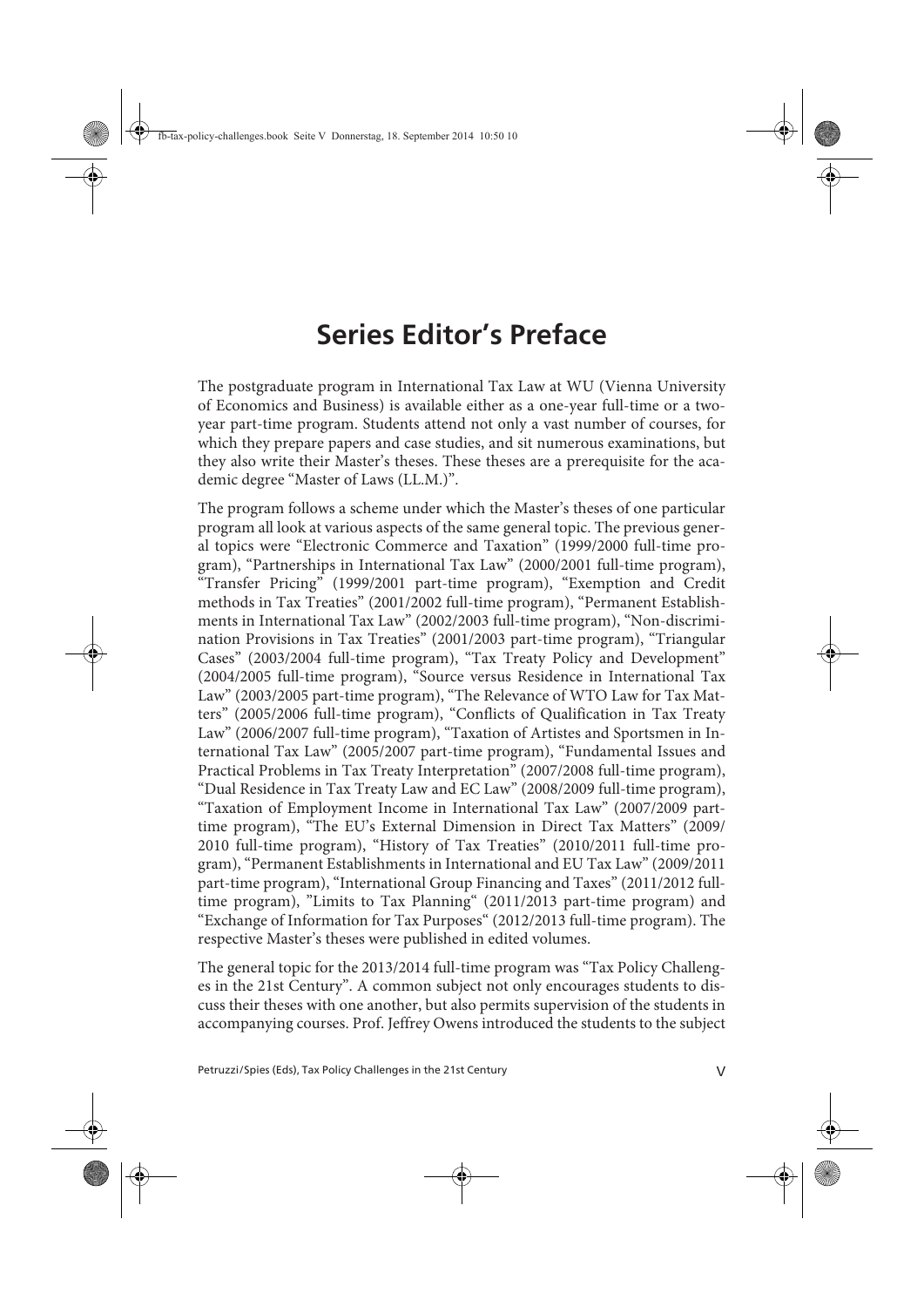matter at the beginning of the program. Raffaele Petruzzi and Karoline Spies held seminars in which the structure of the papers and the intermediary results were critically analyzed. It was with great commitment that they supported the students who were preparing their Master's theses. Their numerous suggestions helped to improve the quality of the Master's theses and, as a consequence, the quality of the present volume. In my function both as the scientific director of the postgraduate program and the editor of this series I would not only like to thank those two colleagues for their excellent engagement and efforts but also to express my gratitude to them.

I am also grateful to the students themselves. They pursued the program with great enthusiasm. This postgraduate program not only gave them the opportunity to talk to academics and scientifically qualified interns from all over the world and to acquire a wealth of knowledge, but they also learned to tackle and solve complex issues using a structured approach. The Master's theses now available bear witness to this. I hope that the results of these papers will both influence the scientific discussion and be of use to tax practitioners.

*Michael Lang*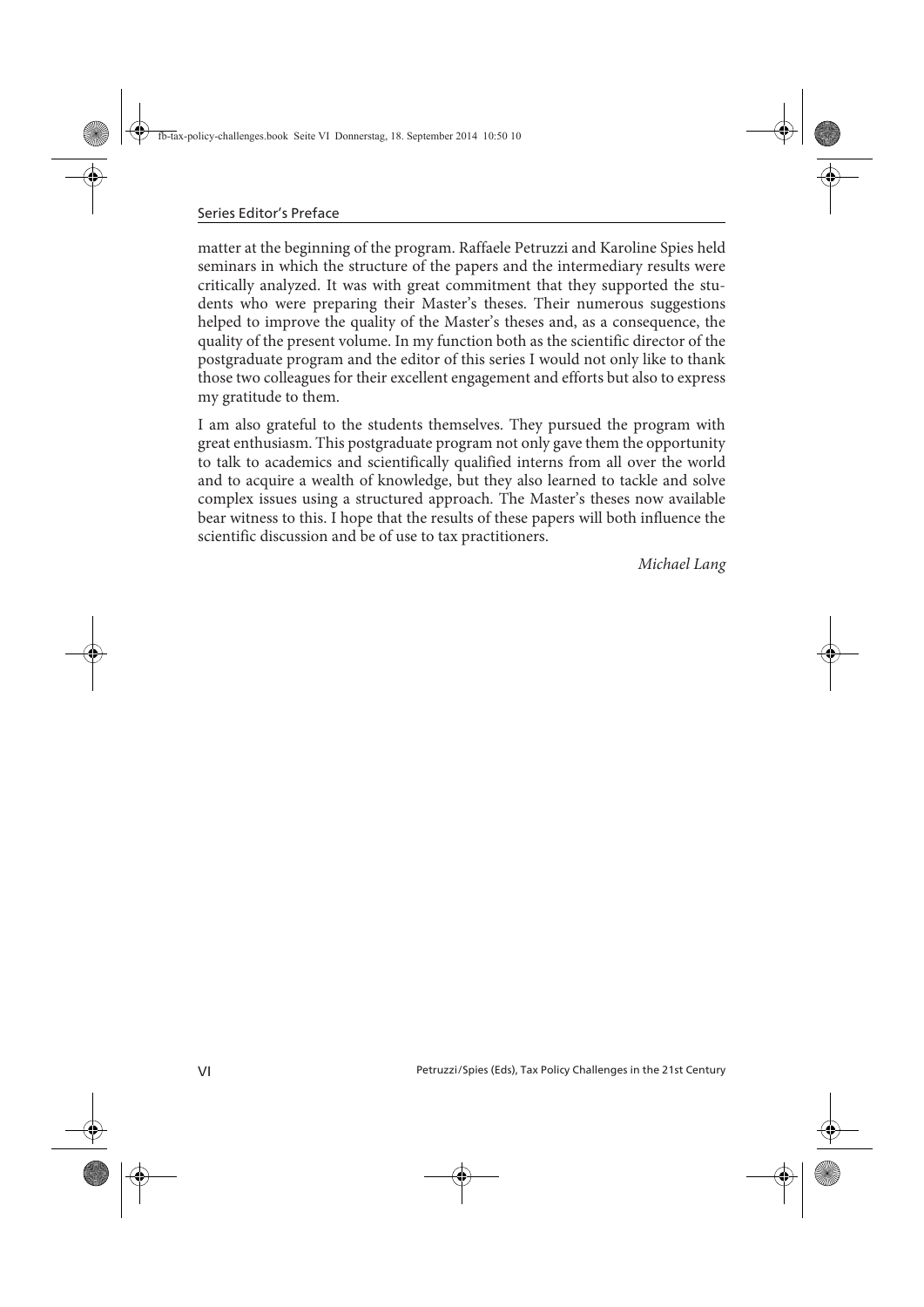## **Editors' Preface**

The present volume comprises the Master's theses of the full-time students attending the 2013/14 class of the postgraduate LL.M. program "International Tax Law" at WU (Vienna University of Economics and Business).

The international political and economic setting has changed significantly in the past years. Individuals as well as companies have become increasingly mobile and have spread their activities and investments across borders and continents. In addition, the economic and financial crisis has had a major impact on states' policy in the economic as well as the tax law area. National taxation systems worldwide have been subject to significant changes. International cooperation in tax matters is increasing. New challenges in various areas of tax law, from VAT/GST, taxation of the financial sector, transfer pricing, co-operative compliance to exchange of information, are arising. These developments bring various risks and challenges, but also opportunities for different players and countries.

This book aims at identifying the major developments in tax policy in the  $21<sup>st</sup>$ century on a national as well as on an international level and gives an in-depth analysis of the risks, challenges and opportunities connected to these developments. The Master's theses in this book cover numerous different issues ranging from challenges in the VAT/GST area, the taxation of the financial sector (the financial transaction tax as well as bank levies), the fight against tax abuse and tax evasion (especially in the area of multinational enterprises and high-net worth individuals), tax integration within the EU, the development of transfer pricing rules, the increasing role of co-operative compliance and good governance and the changing tax policies of developing and newly industrialized countries. The contributions in this book build upon a legal comparison of the national tax systems in the relevant fields, propose tax policy solutions where required and give ideas on how to go forward.

The students have done a great job in capturing the core issues of their individual topics and tackling them in an accurate, political, and scientific way. The contributions included in this book illustrate and impressively reflect the great variety of the students' personal, cultural, and professional backgrounds.

It was our task and our pleasure to provide the students with critical support at all stages of their research and during the writing of their Master's theses. Motivating them to develop their own ideas, to go the extra mile in their research and then